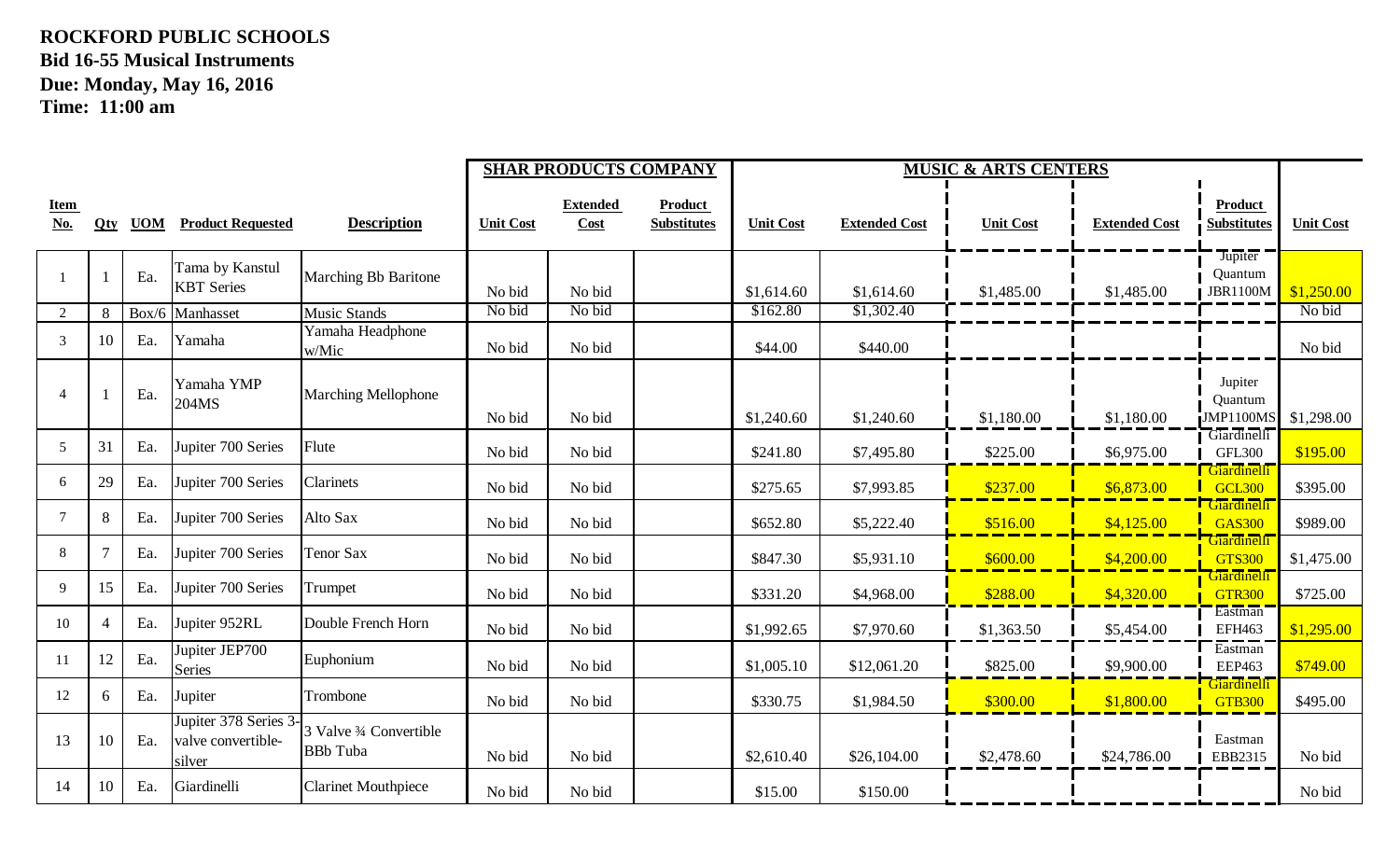|    |                             |      |                          |                                                         |        | <b>SHAR PRODUCTS COMPANY</b> | <b>MUSIC &amp; ARTS CENTERS</b> |          |         |         |                                   |        |
|----|-----------------------------|------|--------------------------|---------------------------------------------------------|--------|------------------------------|---------------------------------|----------|---------|---------|-----------------------------------|--------|
| 15 | 3                           | Ea.  | Bach                     | <b>Trumpet Mouthpiece</b>                               | No bid | No bid                       | \$42.00                         | \$126.00 | \$21.60 | \$64.80 | <b>Blessing</b><br><b>MPCXXTR</b> | No bid |
|    |                             |      |                          |                                                         | No bid | No bid                       | \$17.30                         | \$242.20 |         |         |                                   | No bid |
| 16 | 14                          | Ea.  | Rovner                   | Clarinet ligature                                       | No bid | No bid                       | \$3.60                          | \$25.20  |         |         |                                   | No bid |
| 17 |                             | Ea   | Giardinelli              | Alto Sax ligature                                       |        |                              |                                 |          |         |         |                                   |        |
| 18 | 6                           | Ea.  | Giardinelli              | Tenor Sax ligature                                      | No bid | No bid                       | \$3.60                          | \$21.60  |         |         |                                   | No bid |
| 19 | $\overline{2}$              | Ea.  | Generic                  | Alto Sax Case Only                                      | No bid | No bid                       | \$65.17                         | \$130.34 |         |         |                                   | No bid |
| 20 | 5                           | Ea   | Generic                  | <b>Trumpet Case Only</b>                                | No bid | No bid                       | \$47.05                         | \$235.25 |         |         |                                   | No bid |
| 21 | $\mathcal{D}_{\mathcal{L}}$ | Ea.  | Generic                  | <b>Flute Case Only</b>                                  | No bid | No bid                       | \$22.85                         | \$45.70  |         |         |                                   | No bid |
| 22 |                             | Ea   | Generic                  | French Horn Case Only                                   | No bid | No bid                       | \$102.40                        | \$102.40 |         |         |                                   | No bid |
| 23 |                             | Ea   | Generic                  | Mellophone Case Only                                    | No bid | No bid                       | No bid                          | No bid   |         |         |                                   | No bid |
| 24 |                             | Ea.  | Generic                  | Piccolo Case Only                                       | No bid | No bid                       | \$16.17                         | \$16.17  |         |         |                                   | No bid |
| 25 | 2                           | Ea.  | Generic                  | <b>Clarinet Case</b>                                    | No bid | No bid                       | \$26.90                         | \$53.80  |         |         |                                   | No bid |
| 26 |                             | Ea.  | LP M245 Matador          | <b>Strap-Lock Bongo Stand</b><br>Standard               | No bid | No bid                       | \$91.35                         | \$91.35  |         |         |                                   | No bid |
| 27 |                             | Ea.  | Pearl Export<br>Standard | 5-Piece Drum Set<br>w/hardware electric blue<br>sparkle | No bid | No bid                       | \$440.00                        | \$440.00 |         |         |                                   | No bid |
| 28 |                             | Pair | Zildjian ZBT             | Hi-hat Cymbal Pair 14 in.                               | No bid | No bid                       | \$84.80                         | \$84.80  |         |         |                                   | No bid |
| 29 |                             | Pair | Zildjian A Series        | Medium-Thin Crash<br>Cymbal 16 in.                      | No bid | No bid                       | \$145.00                        | \$145.00 |         |         |                                   | No bid |
| 30 |                             | Pair | Zildjian Z Series        | <b>Custom Dark Ride</b><br>Cymbal 20 in.                | No bid | No bid                       | \$254.00                        | \$254.00 |         |         |                                   | No bid |
| 31 |                             | Ea.  | Ludwig LE-102            | Temple Block Set<br>Standard                            | No bid | No bid                       | \$306.00                        | \$306.00 |         |         |                                   | No bid |
| 32 |                             | Ea.  | Ludwig LE1351            | Stand for LE-102                                        | No bid | No bid                       | \$61.40                         | \$61.40  |         |         |                                   | No bid |
| 33 | 2                           | Ea.  | Toca Synergy             | Conga Set w/stand and<br>bongos red                     | No bid | No bid                       | \$250.00                        | \$500.00 |         |         |                                   | No bid |
| 34 |                             | Ea.  | Toca                     | Sleigh Bells on Handle<br>Standard                      | No bid | No bid                       | \$23.50                         | \$23.50  |         |         |                                   | No bid |
| 35 |                             | Ea.  | LP Pro                   | Maracas Standard                                        | No bid | No bid                       | \$15.60                         | \$15.60  |         |         |                                   | No bid |
| 36 |                             | Ea   | Ludwig LE-2368           | Claves Medium                                           | No bid | No bid                       | \$9.24                          | \$9.24   |         |         |                                   | No bid |
| 37 |                             | Ea.  | LPLP243                  | Super Guiro Standard                                    | No bid | No bid                       | \$29.20                         | \$29.20  |         |         |                                   | No bid |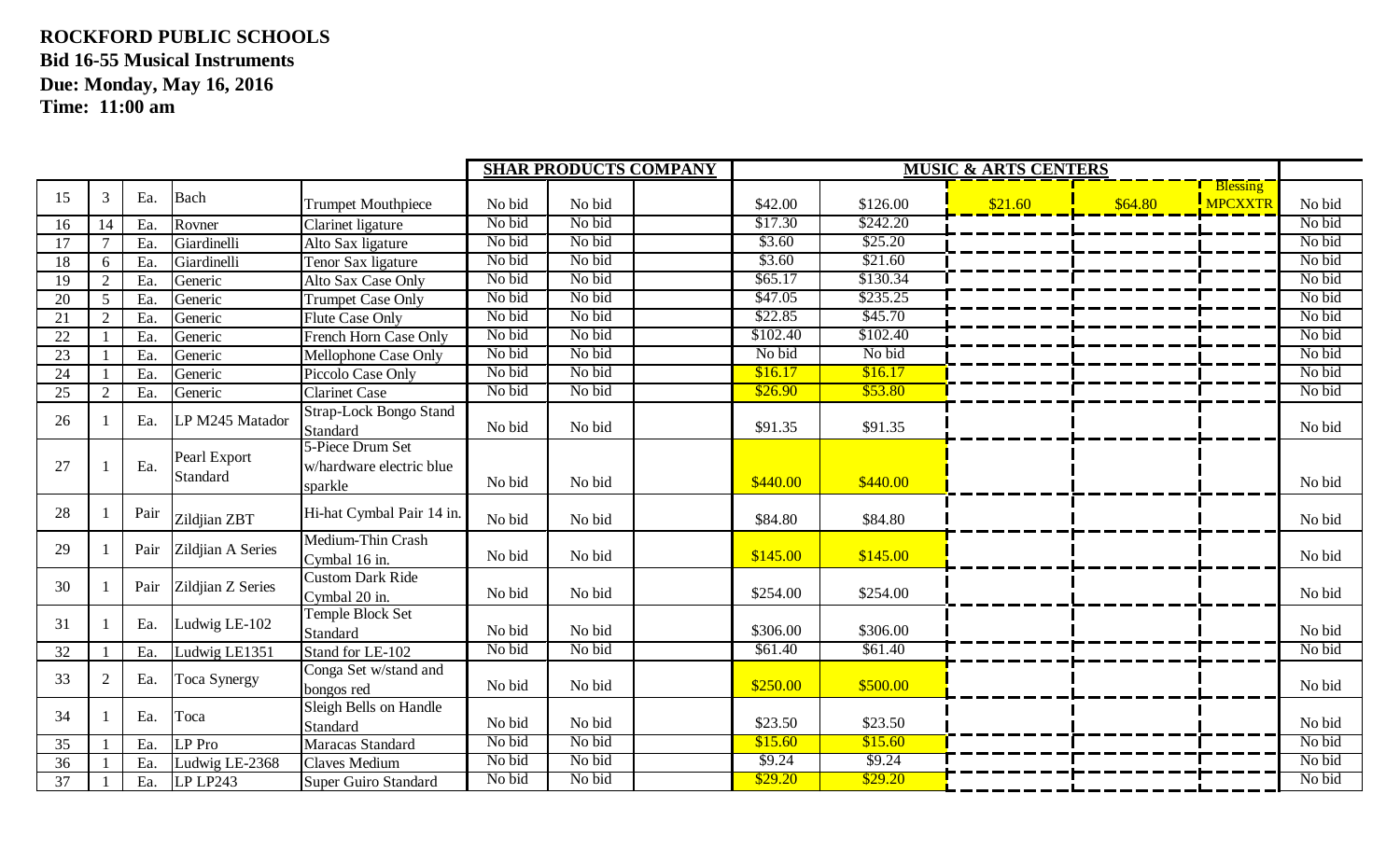|    |    |          |                                 |                                                                                                                                 |                  | <b>SHAR PRODUCTS COMPANY</b> |                                       | <b>MUSIC &amp; ARTS CENTERS</b> |                    |          |          |                                                                |                  |  |
|----|----|----------|---------------------------------|---------------------------------------------------------------------------------------------------------------------------------|------------------|------------------------------|---------------------------------------|---------------------------------|--------------------|----------|----------|----------------------------------------------------------------|------------------|--|
| 38 |    | Ea.      | Meinl Professional              | <b>Wood Block Natural</b>                                                                                                       |                  |                              |                                       |                                 |                    |          |          |                                                                |                  |  |
|    |    |          |                                 | Large                                                                                                                           | No bid           | No bid<br>No bid             |                                       | \$16.10<br>\$31.95              | \$16.10<br>\$31.95 |          |          |                                                                | No bid<br>No bid |  |
| 39 |    | Ea.      | LP LP206A                       | <b>Bongo Cowbell Standard</b>                                                                                                   | No bid<br>No bid | No bid                       |                                       | \$8.55                          |                    |          |          |                                                                | No bid           |  |
| 40 |    | Ea.      | LP LP268 Pro                    | <b>Cowbell Beater Standard</b>                                                                                                  |                  |                              |                                       |                                 | \$8.55             |          |          |                                                                |                  |  |
| 41 |    | Ea.      | Ludwig                          | Triangle $8 \text{ in.}$                                                                                                        | No bid           | No bid                       |                                       | \$21.95                         | \$21.95            |          |          |                                                                | No bid           |  |
| 42 |    | Ea.      | LP 24                           | <b>Bar Wind Chimes</b><br>Standard                                                                                              | No bid           | No bid                       |                                       | \$54.45                         | \$54.45            |          |          |                                                                | No bid           |  |
| 43 |    | Ea.      | Pearl                           | Trap Table 24" x 18"<br>Standard                                                                                                | No bid           | No bid                       |                                       | \$96.00                         | \$96.00            |          |          |                                                                | No bid           |  |
| 44 | 12 | Pack EP2 |                                 | <b>Intermediate Education</b><br>Pack; stick bag, bolero<br>drum sticks, MS mallets,<br>M6 bell mallets, T3<br>timpanin mallets | No bid           | No bid                       |                                       | \$62.60                         | \$751.20           |          |          |                                                                | No bid           |  |
| 45 | 2  | Pair     | Vic Firth TG01                  | <b>General Bass Drum</b><br>Mallets TG04 Roller Pair                                                                            | No bid           | No bid                       |                                       | \$31.73                         | \$63.46            |          |          |                                                                | No bid           |  |
| 46 |    | Ea.      | YG-250DS70                      | <b>Standard Bells</b>                                                                                                           | No bid           | No bid                       |                                       | \$582.00                        | \$582.00           | \$452.50 | \$452.50 | Majestic<br>B31255 bells<br>$\&$ MFS25<br><b>folding</b> stand | No bid           |  |
| 47 |    | Ea.      | Wenger<br>147G002.100           | <b>Percussion Workstation</b>                                                                                                   | No bid           | No bid                       |                                       | No bid                          | No bid             |          |          |                                                                | No bid           |  |
| 48 | 6  | Ea.      | <b>Sound Percussion</b><br>labs | Bell Kit w/rolling cart                                                                                                         | No bid           | No bid                       |                                       | \$159.00                        | \$954.00           |          |          |                                                                | No bid           |  |
| 49 | 13 | Ea.      | Strobel MC-80                   | 3/4 Cello outfit                                                                                                                | \$638.00         | \$8,294.00                   | Franz Hoffman<br>Amadeus<br>PC1005134 | \$416.00                        | \$5,408.00         |          |          |                                                                | No bid           |  |
| 50 | 2  | Ea.      | Allora                          | Soprano Saxophone                                                                                                               | No bid           | No bid                       |                                       | \$320.00                        | \$640.00           |          |          |                                                                | \$319.00         |  |
| 51 | 6  | Ea.      | Innovative<br>Percussion        | <b>Snare Drum Sticks</b>                                                                                                        | No bid           | No bid                       |                                       | \$6.40                          | \$38.40            |          |          |                                                                | No bid           |  |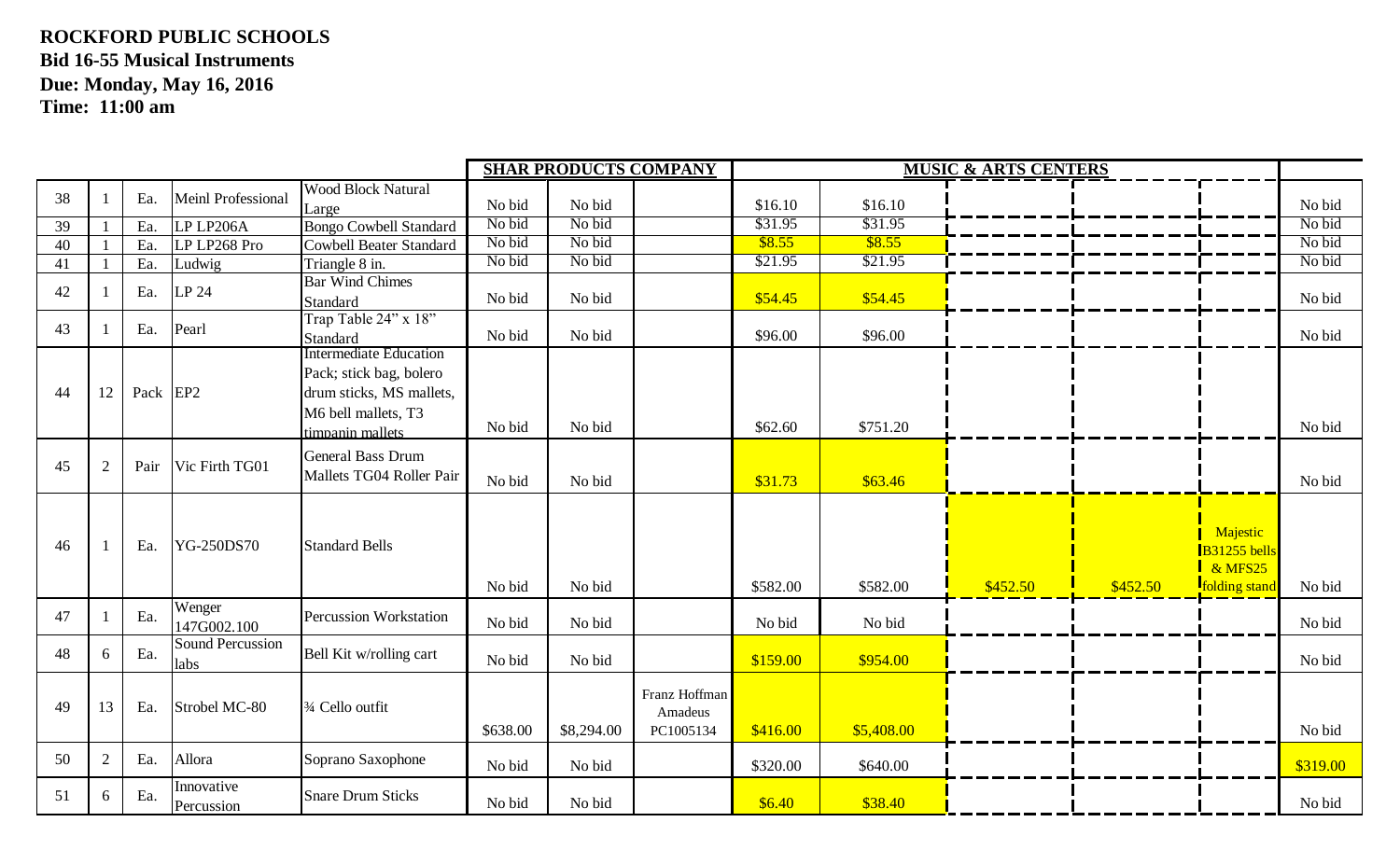|    |              |     |                            |                                              |            | <b>SHAR PRODUCTS COMPANY</b> |                                       |            | <b>MUSIC &amp; ARTS CENTERS</b> |            |            |                                        |            |
|----|--------------|-----|----------------------------|----------------------------------------------|------------|------------------------------|---------------------------------------|------------|---------------------------------|------------|------------|----------------------------------------|------------|
| 52 | 6            | Ea. | Vic Firth                  | Timpani Mallets                              | No bid     | No bid                       |                                       | \$21.20    | \$127.20                        |            |            |                                        | No bid     |
| 53 | $\sigma$     | Ea. | Innovative<br>Percussion   | <b>Xylo Mallets</b>                          | No bid     | No bid                       |                                       | \$9.20     | \$55.20                         |            |            |                                        | No bid     |
| 54 | <sub>0</sub> | Ea. | Galaxy (Humes and<br>Burg) | Stick Bag                                    | No bid     | No bid                       |                                       | \$8.25     | \$49.50                         |            |            |                                        | No bid     |
| 55 |              | Ea. | Jupiter student<br>series  | <b>Bass Clarinet</b>                         | No bid     | No bid                       |                                       | \$1,247.50 | \$2,495.00                      | \$1,093.50 | \$2,187.00 | <b>Giardelli</b><br><b>GBC30</b>       | \$1,249.00 |
| 56 |              | Ea  | Yamaha                     | <b>Snare Stands</b>                          | No bid     | No bid                       |                                       | \$41.80    | \$125.40                        |            |            |                                        | No bid     |
| 57 |              | Ea. | Evans                      | Practice Pads                                | No bid     | No bid                       |                                       | \$12.80    | \$89.60                         |            |            |                                        | No bid     |
| 58 |              | Ea. | Pearl                      | Concert Toms (10/12")                        | No bid     | No bid                       |                                       | \$322.14   | \$322.14                        |            |            |                                        | No bid     |
| 59 |              | Ea. | Pearl                      | Concert Toms (13/14")                        | No bid     | No bid                       |                                       | \$346.13   | \$346.13                        |            |            |                                        | No bid     |
| 60 |              | Ea. | Royal Graftonite           | <b>Baritone Saxophone</b><br>Mouthpiece      | No bid     | No bid                       |                                       | \$14.80    | \$14.80                         |            |            |                                        | No bid     |
| 61 |              | Ea. | Jupiter 700 Series         | Eb Bari Saxophone                            | No bid     | No bid                       |                                       | \$2,681.00 | \$2,681.00                      | \$2,288.00 | \$2,288.00 | Giardelli <sup>-</sup><br><b>GBS30</b> | \$2,795.00 |
| 62 |              | Ea. | Strobel                    | <sup>3</sup> / <sub>4</sub> size String Bass | \$1,148.00 | \$1,148.00                   | Franz Hoffman<br>Amadeus<br>PB1005134 | \$928.00   | \$928.00                        |            |            |                                        | \$1,100.00 |

#### **TOTAL BID \$8,974.33 \$26,310.30**

**Bid Opening Official** Stacie Scott **Total Stacie Scott Total \$35,284.63**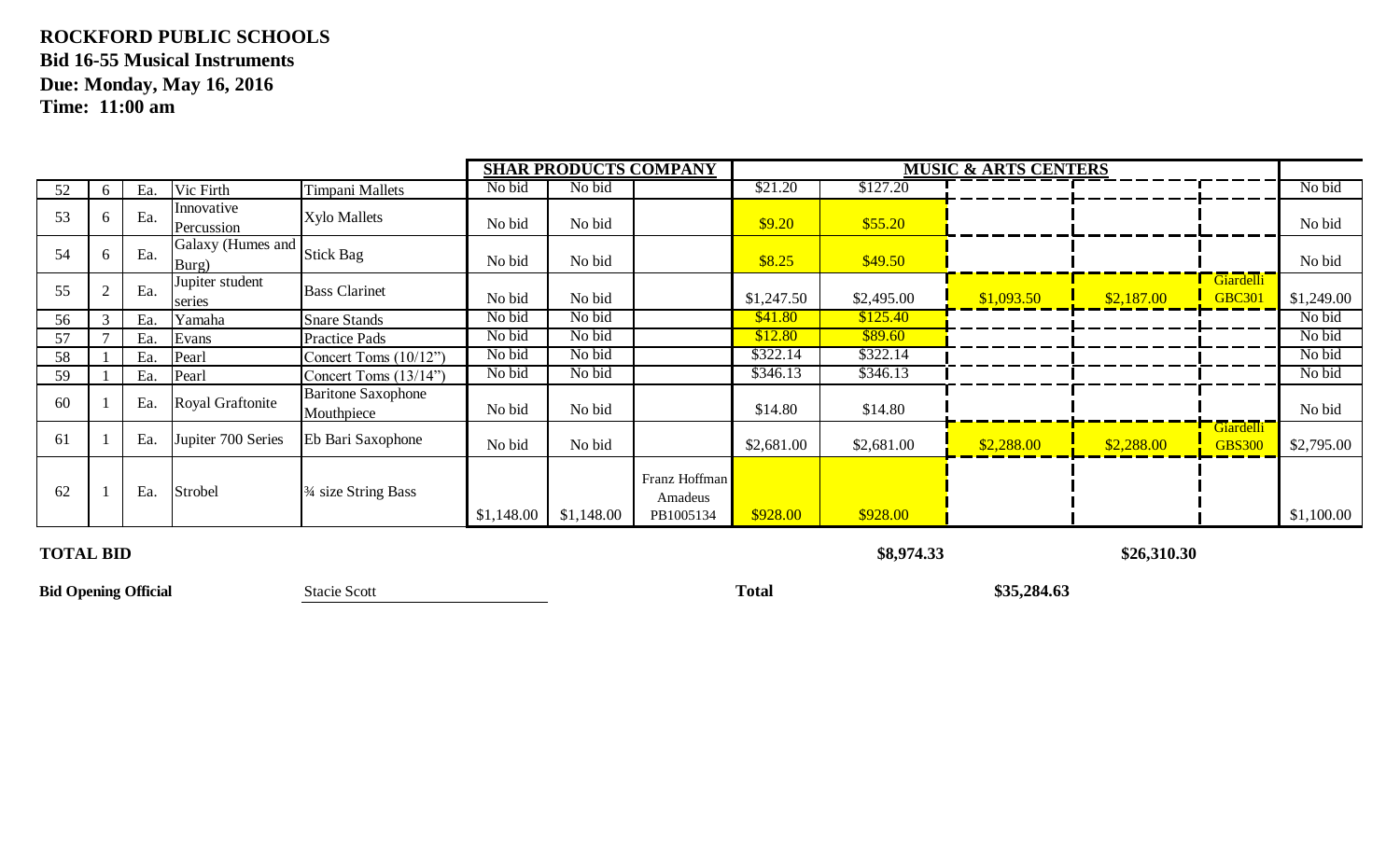|                           |    |     |                                                       |                                            | <b>K&amp;S MUSIC</b> |                                           | <b>Interstate Music</b> |                      |                                      |                  | <b>Washington Music Center</b> |                            |
|---------------------------|----|-----|-------------------------------------------------------|--------------------------------------------|----------------------|-------------------------------------------|-------------------------|----------------------|--------------------------------------|------------------|--------------------------------|----------------------------|
| <b>Item</b><br><b>No.</b> |    |     | <b>Qty UOM Product Requested</b>                      | <b>Description</b>                         | <b>Extended Cost</b> | <b>Product Substitutes</b>                | <b>Unit Cost</b>        | <b>Extended Cost</b> | <b>Product</b><br><b>Substitutes</b> | <b>Unit Cost</b> | <b>Extended Cost</b>           | <b>Product Substitutes</b> |
|                           |    | Ea. | Tama by Kanstul<br><b>KBT</b> Series                  | <b>Marching Bb Baritone</b>                | \$1,250.00           | RS Berkely MAR678 - pg<br>$7\phantom{.0}$ | \$1,527.90              | \$1,527.90           |                                      | \$1,975.00       | \$1,975.00                     |                            |
| $\overline{2}$            | 8  |     | Box/6 Manhasset                                       | <b>Music Stands</b>                        | No bid               |                                           | \$178.90                | \$1,431.20           |                                      | \$165.65         | \$1,325.00                     |                            |
| 3                         | 10 | Ea. | Yamaha                                                | Yamaha Headphone<br>w/Mic                  | No bid               |                                           | \$42.90                 | \$429.00             |                                      | \$55.00          | \$550.00                       |                            |
| $\overline{4}$            |    | Ea. | Yamaha YMP<br>204MS                                   | <b>Marching Mellophone</b>                 | \$1,298.00           | RS Berkely MAR679 - pg<br>$\tau$          | \$1,238.90              | \$1,238.90           |                                      | \$1,236.00       | \$1,236.00                     |                            |
| 5                         | 31 | Ea. | Jupiter 700 Series                                    | Flute                                      | \$6,045.00           | Volaire VOL702 - pg 10                    | \$240.74                | \$7,462.94           |                                      | \$242.00         | \$7,502.00                     |                            |
| 6                         | 29 | Ea. | Jupiter 700 Series                                    | Clarinets                                  | \$11,455.00          | LaBeau BEAU408 - pg 11                    | \$520.74                | \$15,101.46          |                                      | \$276.00         | \$8,004.00                     |                            |
| 7                         | 8  | Ea. | Jupiter 700 Series                                    | Alto Sax                                   | \$7,912.00           | RS Berkely ALS502 - pg<br>16              | \$677.74                | \$5,421.92           |                                      | \$653.00         | \$5,224.00                     |                            |
| 8                         |    | Ea. | Jupiter 700 Series                                    | Tenor Sax                                  | \$10,325.00          | RS Berkely TSS533 - pg<br>16              | \$887.74                | \$6,214.18           |                                      | \$846.00         | \$5,922.00                     |                            |
| 9                         | 15 | Ea. | Jupiter 700 Series                                    | Trumpet                                    | \$10,875.00          | RS Berkely TP608 - pg 2                   | \$388.64                | \$5,829.60           |                                      | \$332.00         | \$4,980.00                     |                            |
| 10                        |    | Ea. | Jupiter 952RL                                         | Double French Horn                         | \$5,180.00           | <b>RS Berkely FR802 - pg 5</b> \$1,987.90 |                         | \$7,951.60           | Discont. Replaced<br>JHR110          | \$1,999.00       | \$7,996.00                     |                            |
| 11                        | 12 | Ea. | Jupiter JEP700<br><b>Series</b>                       | Euphonium                                  | \$8,988.00           | RS Berkely BAR903 - pg<br>6               | \$1,283.90              | \$15,406.80          |                                      | \$1,016.00       | \$12,192.00                    |                            |
| 12                        | 6  | Ea. | Jupiter                                               | Trombone                                   | \$2,970.00           | RS Berkely TB701 - pg 4                   | \$371.74                | \$2,230.44           |                                      | \$332.00         | \$1,992.00                     |                            |
| 13                        | 10 | Ea. | Jupiter 378 Series 3-<br>valve convertible-<br>silver | 3 Valve 3⁄4 Convertible<br><b>BBb</b> Tuba | No bid               |                                           | \$1,948.90              | \$19,489.00          |                                      | \$3,158.00       | \$31,580.00                    |                            |
| 14                        | 10 | Ea. | Giardinelli                                           | <b>Clarinet Mouthpiece</b>                 | No bid               |                                           | \$8.94                  | \$89.40              | Discont. Sub - US<br><b>Band</b>     | \$10.10          | \$101.00                       |                            |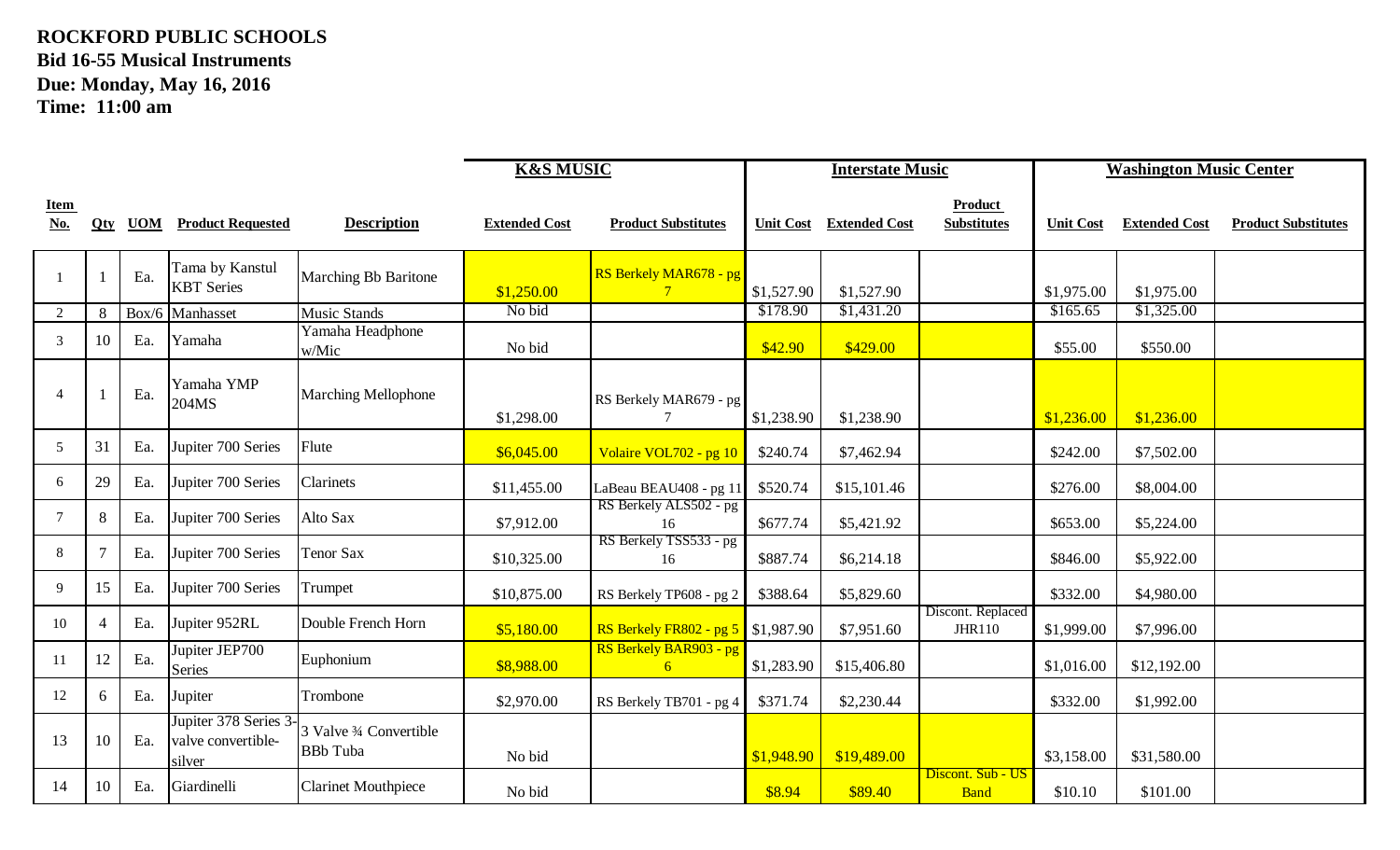|    |    |      |                          |                                                         | <b>K&amp;S MUSIC</b> |          | <b>Interstate Music</b> |        |          | <b>Washington Music Center</b> |                    |
|----|----|------|--------------------------|---------------------------------------------------------|----------------------|----------|-------------------------|--------|----------|--------------------------------|--------------------|
| 15 | 3  | Ea.  | Bach                     | <b>Trumpet Mouthpiece</b>                               | No bid               | \$37.94  | \$113.82                |        | \$34.70  | \$104.10                       |                    |
| 16 | 14 | Ea.  | Rovner                   | Clarinet ligature                                       | No bid               | \$14.94  | \$209.16                |        | \$14.85  | \$207.90                       |                    |
| 17 |    | Ea.  | Giardinelli              | Alto Sax ligature                                       | No bid               | \$2.94   | \$20.58                 | Grover | \$3.50   | \$24.50                        |                    |
| 18 | 6  | Ea.  | Giardinelli              | Tenor Sax ligature                                      | No bid               | \$3.44   | \$20.64                 | Grover | \$3.85   | \$23.10                        |                    |
| 19 |    | Ea.  | Generic                  | Alto Sax Case Only                                      | No bid               | \$43.94  | \$87.88                 |        | \$80.00  | \$160.00                       |                    |
| 20 | 5  | Ea.  | Generic                  | <b>Trumpet Case Only</b>                                | No bid               | \$37.94  | \$189.70                |        | \$75.00  | \$375.00                       |                    |
| 21 |    | Ea.  | Generic                  | <b>Flute Case Only</b>                                  | No bid               | \$19.44  | \$38.88                 |        | \$50.00  | \$100.00                       |                    |
| 22 |    | Ea.  | Generic                  | French Horn Case Only                                   | No bid               | \$84.90  | \$84.90                 |        | \$140.00 | \$140.00                       |                    |
| 23 |    | Ea.  | Generic                  | Mellophone Case Only                                    | No bid               | \$148.90 | \$148.90                |        | No bid   | No bid                         |                    |
| 24 |    | Ea.  | Generic                  | Piccolo Case Only                                       | No bid               | \$16.74  | \$16.74                 |        | No bid   | No bid                         |                    |
| 25 | 2  | Ea.  | Generic                  | <b>Clarinet Case</b>                                    | No bid               | \$29.74  | \$59.48                 |        | \$50.00  | \$100.00                       |                    |
| 26 |    | Ea.  | LP M245 Matador          | Strap-Lock Bongo Stand<br>Standard                      | No bid               | \$89.90  | \$89.90                 |        | \$125.00 | \$125.00                       |                    |
| 27 |    | Ea.  | Pearl Export<br>Standard | 5-Piece Drum Set<br>w/hardware electric blue<br>sparkle | No bid               | \$557.90 | \$557.90                |        | \$575.00 | \$575.00                       |                    |
| 28 |    | Pair | Zildjian ZBT             | Hi-hat Cymbal Pair 14 in.                               | No bid               | \$81.90  | \$81.90                 |        | \$90.00  | \$90.00                        |                    |
| 29 |    | Pair | Zildjian A Series        | Medium-Thin Crash<br>Cymbal 16 in.                      | No bid               | \$153.90 | \$153.90                |        | \$145.00 | \$290.00                       | Unit cost is for 1 |
| 30 |    | Pair | Zildjian Z Series        | <b>Custom Dark Ride</b><br>Cymbal 20 in.                | No bid               | \$75.90  | \$75.90                 |        | \$255.00 | \$510.00                       | Unit cost is for 1 |
| 31 |    | Ea.  | Ludwig LE-102            | <b>Temple Block Set</b><br>Standard                     | No bid               | \$261.90 | \$261.90                |        | \$285.00 | \$285.00                       |                    |
| 32 |    | Ea.  | Ludwig LE1351            | Stand for LE-102                                        | No bid               | \$51.94  | \$51.94                 |        | \$50.00  | \$50.00                        |                    |
| 33 |    | Ea.  | <b>Toca Synergy</b>      | Conga Set w/stand and<br>bongos red                     | No bid               | \$287.90 | \$575.80                |        | \$275.00 | \$550.00                       |                    |
| 34 |    | Ea.  | Toca                     | Sleigh Bells on Handle<br>Standard                      | No bid               | \$20.94  | \$20.94                 |        | \$35.00  | \$35.00                        |                    |
| 35 |    | Ea.  | LP Pro                   | Maracas Standard                                        | No bid               | \$17.94  | \$17.94                 |        | \$24.00  | \$24.00                        |                    |
| 36 |    | Ea.  | Ludwig LE-2368           | Claves Medium                                           | No bid               | \$9.94   | \$9.94                  |        | \$7.80   | \$7.80                         |                    |
| 37 |    | Ea.  | LP LP243                 | Super Guiro Standard                                    | No bid               | \$33.74  | \$33.74                 |        | \$40.00  | \$40.00                        |                    |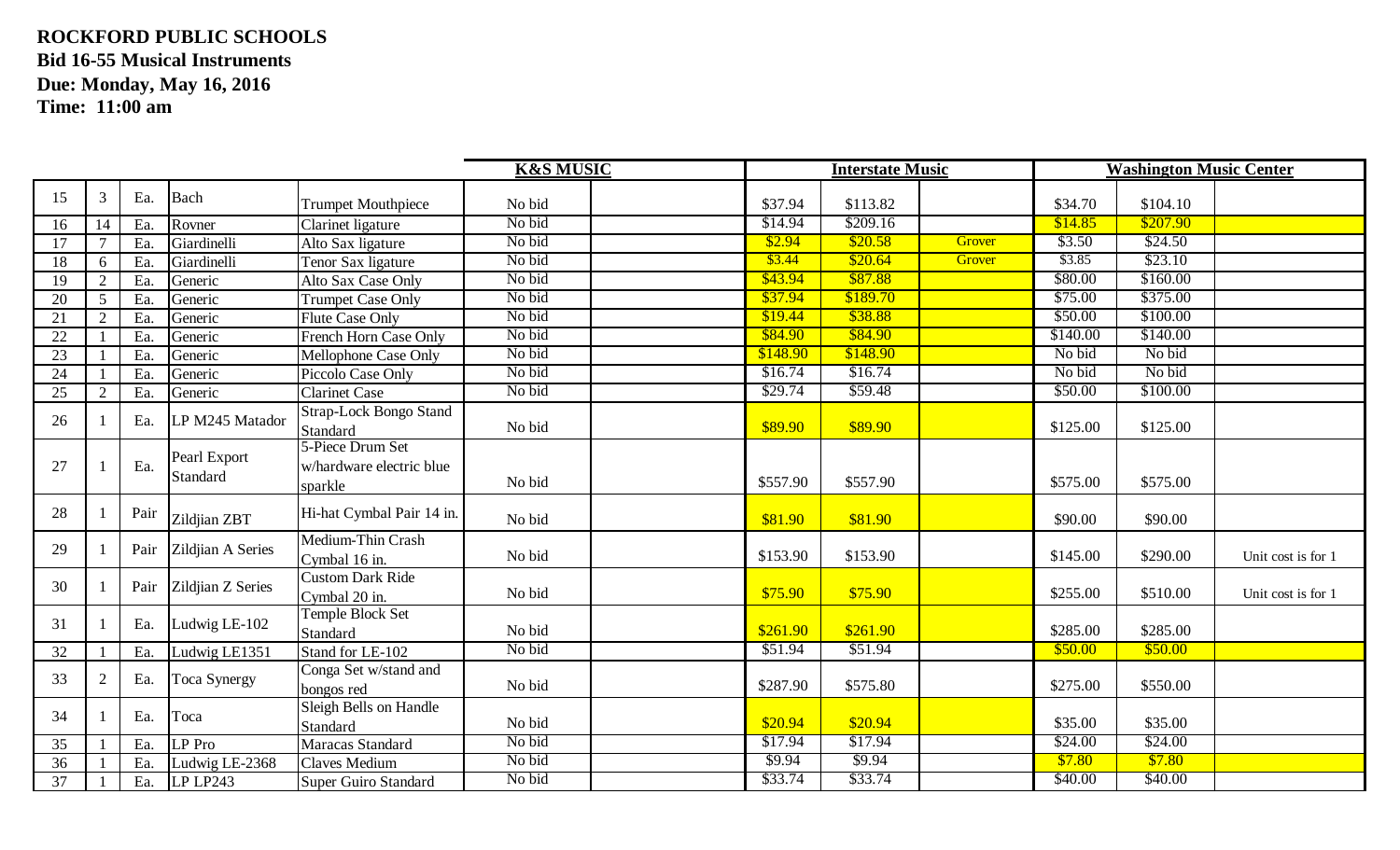|    |    |          |                                 |                                                                                                                                 | <b>K&amp;S MUSIC</b> |                                    |          | <b>Interstate Music</b> |          |            | <b>Washington Music Center</b> |  |
|----|----|----------|---------------------------------|---------------------------------------------------------------------------------------------------------------------------------|----------------------|------------------------------------|----------|-------------------------|----------|------------|--------------------------------|--|
| 38 |    | Ea.      | <b>Meinl Professional</b>       | <b>Wood Block Natural</b>                                                                                                       |                      |                                    |          |                         |          |            |                                |  |
|    |    |          |                                 | Large                                                                                                                           | No bid               |                                    | \$12.74  | \$12.74                 |          | \$21.00    | \$21.00                        |  |
| 39 |    | Ea.      | LP LP206A                       | <b>Bongo Cowbell Standard</b>                                                                                                   | No bid               |                                    | \$31.24  | \$31.24                 |          | \$45.00    | \$45.00                        |  |
| 40 |    | Ea.      | LP LP268 Pro                    | Cowbell Beater Standard                                                                                                         | No bid               |                                    | \$8.94   | \$8.94                  |          | \$15.00    | \$15.00                        |  |
| 41 |    | Ea.      | Ludwig                          | Triangle 8 in.                                                                                                                  | No bid               |                                    | \$17.44  | \$17.44                 |          | \$18.40    | \$18.40                        |  |
| 42 |    | Ea.      | LP 24                           | <b>Bar Wind Chimes</b><br>Standard                                                                                              | No bid               |                                    | \$58.94  | \$58.94                 |          | No bid     | No bid                         |  |
| 43 |    | Ea.      | Pearl                           | Trap Table 24" x 18"<br>Standard                                                                                                | No bid               |                                    | \$104.90 | \$104.90                |          | \$95.00    | \$95.00                        |  |
| 44 | 12 | Pack EP2 |                                 | <b>Intermediate Education</b><br>Pack; stick bag, bolero<br>drum sticks, MS mallets,<br>M6 bell mallets, T3<br>timpanin mallets | No bid               |                                    | \$59.44  | \$713.28                |          | \$75.00    | \$900.00                       |  |
| 45 | 2  | Pair     | Vic Firth TG01                  | General Bass Drum<br>Mallets TG04 Roller Pair                                                                                   | No bid               |                                    | \$59.94  | \$119.88                |          | \$42.30    | \$84.60                        |  |
| 46 |    | Ea.      | <b>YG-250DS70</b>               | <b>Standard Bells</b>                                                                                                           | No bid               |                                    | \$574.90 | \$574.90                |          | \$575.00   | \$575.00                       |  |
| 47 |    | Ea.      | Wenger<br>147G002.100           | Percussion Workstation                                                                                                          | No bid               |                                    | No bid   | No bid                  |          | \$2,606.00 | \$2,606.00                     |  |
| 48 | 6  | Ea.      | <b>Sound Percussion</b><br>labs | Bell Kit w/rolling cart                                                                                                         | No bid               |                                    | \$169.90 | \$1,019.40              | Pearl    | \$175.00   | \$1,050.00                     |  |
| 49 | 13 | Ea.      | Strobel MC-80                   | 3/4 Cello outfit                                                                                                                | No bid               |                                    | \$497.90 | \$6,472.70              | Knilling | No bid     | No bid                         |  |
| 50 | 2  | Ea.      | Allora                          | Soprano Saxophone                                                                                                               | \$638.00             | RS Berkeley BC310 pg.<br><b>12</b> | \$398.90 | \$797.80                | Ravel    | No bid     | No bid                         |  |
| 51 | 6  | Ea.      | Innovative<br>Percussion        | <b>Snare Drum Sticks</b>                                                                                                        | No bid               |                                    | \$8.44   | \$50.64                 |          | \$10.00    | \$60.00                        |  |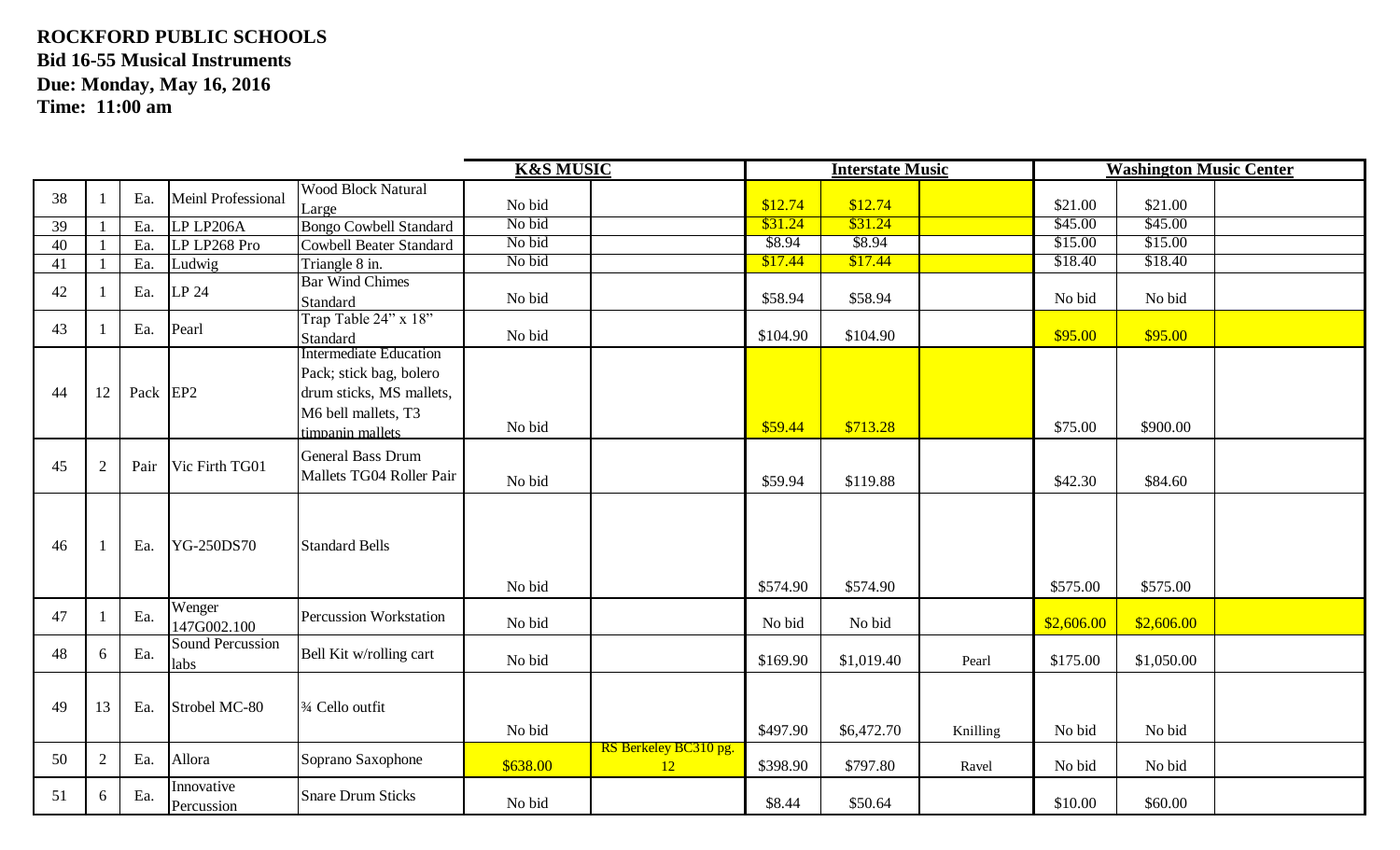|    |              |     |                            |                                              | <b>K&amp;S MUSIC</b> |                             |            | <b>Interstate Music</b> |                         |            | <b>Washington Music Center</b> |  |
|----|--------------|-----|----------------------------|----------------------------------------------|----------------------|-----------------------------|------------|-------------------------|-------------------------|------------|--------------------------------|--|
| 52 | 6            | Ea. | Vic Firth                  | <b>Timpani Mallets</b>                       | No bid               |                             | \$20.94    | \$125.64                |                         | \$27.00    | \$162.00                       |  |
| 53 | <sub>0</sub> | Ea. | Innovative<br>Percussion   | <b>Xylo Mallets</b>                          | No bid               |                             | \$24.74    | \$1,488.44              |                         | \$32.00    | \$192.00                       |  |
| 54 | 6            | Ea. | Galaxy (Humes and<br>Burg) | <b>Stick Bag</b>                             | No bid               |                             | \$9.74     | \$58.44                 |                         | \$15.00    | \$90.00                        |  |
| 55 |              | Ea. | Jupiter student<br>series  | <b>Bass Clarinet</b>                         | \$2,498.00           | RS Berkeley BC310 pg.<br>12 | \$1,247.90 | \$2,495.80              |                         | \$1,255.00 | \$2,510.00                     |  |
| 56 |              | Ea. | Yamaha                     | <b>Snare Stands</b>                          | No bid               |                             | \$44.94    | \$134.82                |                         | \$45.00    | \$135.00                       |  |
| 57 |              | Ea. | Evans                      | <b>Practice Pads</b>                         | No bid               |                             | \$15.44    | \$108.08                |                         | \$22.00    | \$154.00                       |  |
| 58 |              | Ea. | Pearl                      | Concert Toms (10/12")                        | No bid               |                             | \$324.90   | \$324.90                |                         | \$320.00   | \$320.00                       |  |
| 59 |              | Ea. | Pearl                      | Concert Toms (13/14")                        | No bid               |                             | \$348.90   | \$348.90                |                         | \$345.00   | \$345.00                       |  |
| 60 |              | Ea. | Royal Graftonite           | <b>Baritone Saxophone</b><br>Mouthpiece      | No bid               |                             | \$16.94    | \$16.94                 |                         | \$14.60    | \$14.60                        |  |
| 61 |              | Ea. | Jupiter 700 Series         | Eb Bari Saxophone                            | \$2,795.00           | RS Berkeley BS509 pg.<br>16 | \$2,655.90 | \$2,655.90              | Discont. - new<br>model | \$2,672.00 | \$2,672.00                     |  |
| 62 |              | Ea. | Strobel                    | <sup>3</sup> / <sub>4</sub> size String Bass | \$1,100.00           | Meisel 8700X                | \$1,193.90 | \$1,193.90              | Knilling                | No bid     | No bid                         |  |

**TOTAL BID**

**\$22,101.00 \$22,029.76 \$4,882.30**

**Bid Opening Official** Stacie Scott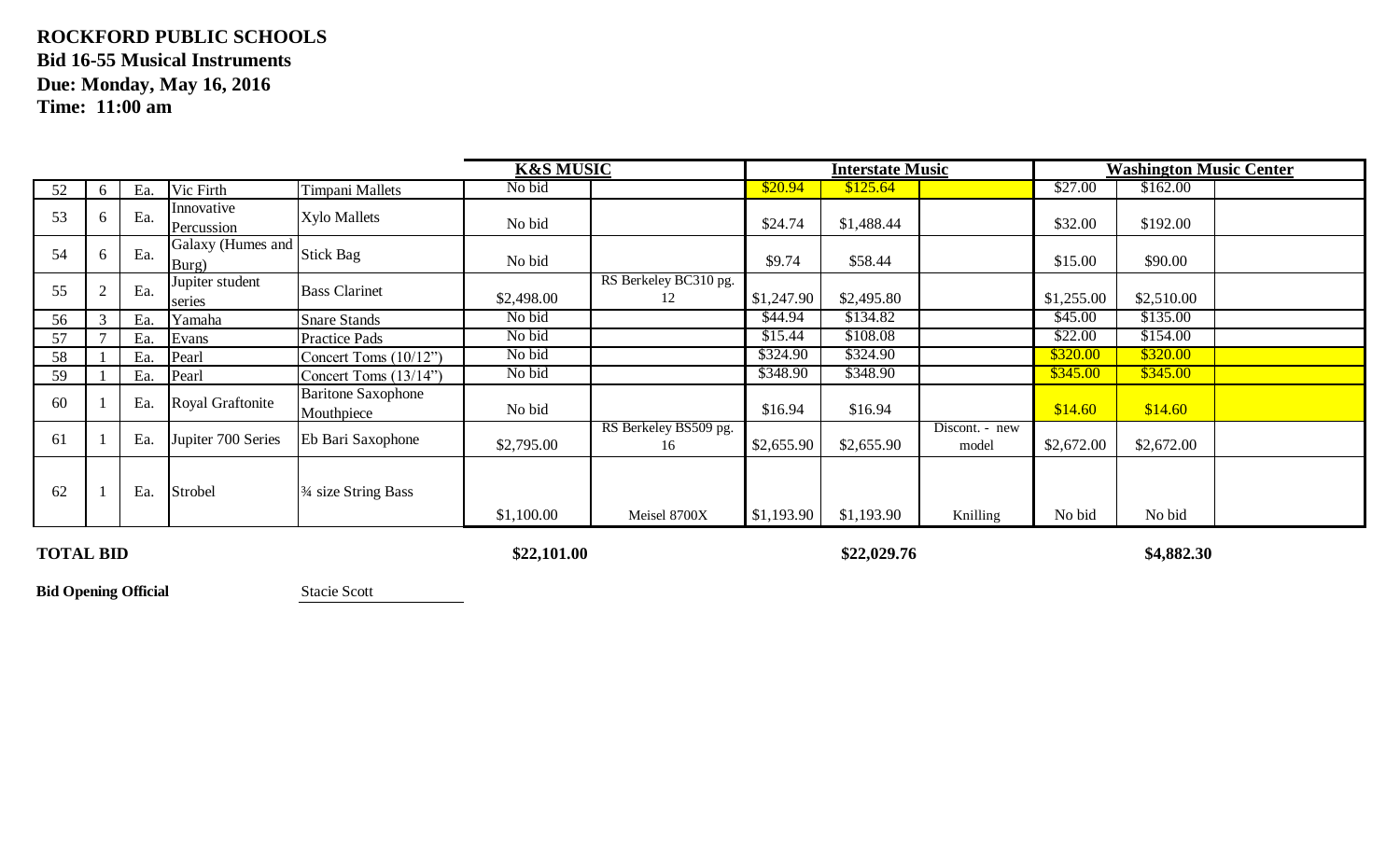|                    |                |            |                                                       |                                            | <b>Universal Melody Services</b> |                         |                               |
|--------------------|----------------|------------|-------------------------------------------------------|--------------------------------------------|----------------------------------|-------------------------|-------------------------------|
| <b>Item</b><br>No. | Qty            | <b>UOM</b> | <b>Product Requested</b>                              | <b>Description</b>                         | <b>Unit Cost</b>                 | <b>Extended</b><br>Cost | Product<br><b>Substitutes</b> |
| 1                  | $\mathbf{1}$   | Ea.        | Tama by Kanstul<br><b>KBT</b> Series                  | Marching Bb Baritone                       | No bid                           | No bid                  |                               |
| $\overline{2}$     | 8              | Box/6      | Manhasset                                             | <b>Music Stands</b>                        | \$32.00                          | \$256.00                |                               |
| 3                  | 10             | Ea.        | Yamaha                                                | Yamaha Headphone<br>w/Mic                  | No bid                           | No bid                  |                               |
| 4                  | $\mathbf{1}$   | Ea.        | Yamaha YMP<br>204MS                                   | <b>Marching Mellophone</b>                 | No bid                           | No bid                  |                               |
| 5                  | 31             | Ea.        | Jupiter 700 Series                                    | Flute                                      | No bid                           | No bid                  |                               |
| 6                  | 29             | Ea.        | Jupiter 700 Series                                    | Clarinets                                  | No bid                           | No bid                  |                               |
| $\overline{7}$     | 8              | Ea.        | Jupiter 700 Series                                    | Alto Sax                                   | No bid                           | No bid                  |                               |
| 8                  | $\overline{7}$ | Ea.        | Jupiter 700 Series                                    | <b>Tenor Sax</b>                           | No bid                           | No bid                  |                               |
| $\overline{9}$     | 15             | Ea.        | Jupiter 700 Series                                    | Trumpet                                    | No bid                           | No bid                  |                               |
| 10                 | 4              | Ea.        | Jupiter 952RL                                         | Double French Horn                         | No bid                           | No bid                  |                               |
| 11                 | 12             | Ea.        | Jupiter JEP700<br><b>Series</b>                       | Euphonium                                  | No bid                           | No bid                  |                               |
| 12                 | 6              | Ea.        | Jupiter                                               | Trombone                                   | No bid                           | No bid                  |                               |
| 13                 | 10             | Ea.        | Jupiter 378 Series 3-<br>valve convertible-<br>silver | 3 Valve 3/4 Convertible<br><b>BBb</b> Tuba | No bid                           | No bid                  |                               |
| 14                 | 10             | Ea.        | Giardinelli                                           | <b>Clarinet Mouthpiece</b>                 | No bid                           | No bid                  |                               |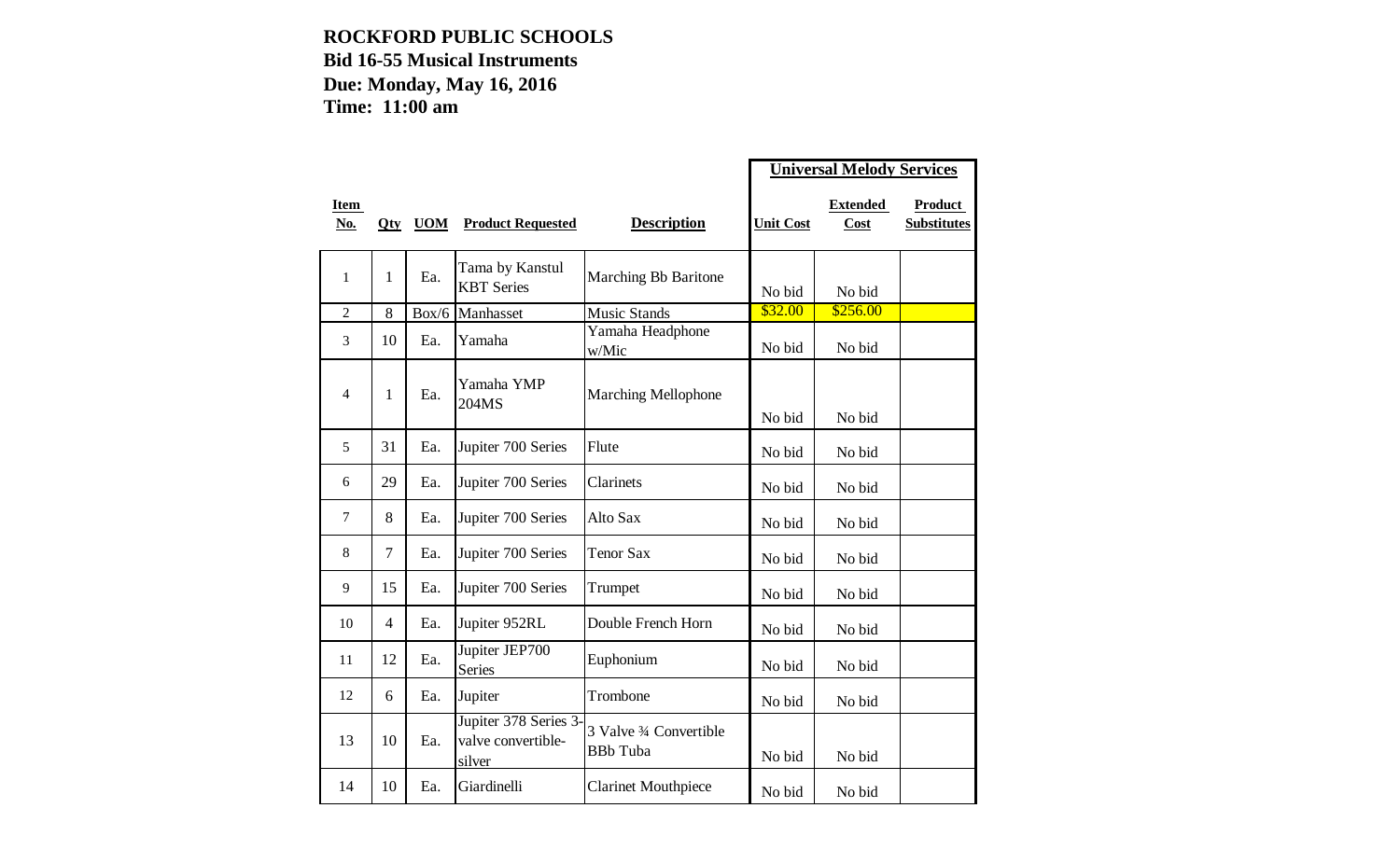|    |                |      |                          |                                                         |          | <b>Universal Melody Services</b> |  |
|----|----------------|------|--------------------------|---------------------------------------------------------|----------|----------------------------------|--|
| 15 | 3              | Ea.  | Bach                     | <b>Trumpet Mouthpiece</b>                               | \$43.40  | \$130.20                         |  |
| 16 | 14             | Ea.  | Rovner                   | Clarinet ligature                                       | No bid   | No bid                           |  |
| 17 | $\overline{7}$ | Ea.  | Giardinelli              | Alto Sax ligature                                       | No bid   | No bid                           |  |
| 18 | 6              | Ea.  | Giardinelli              | Tenor Sax ligature                                      | No bid   | No bid                           |  |
| 19 | $\overline{2}$ | Ea.  | Generic                  | Alto Sax Case Only                                      | \$74.00  | \$148.00                         |  |
| 20 | 5              | Ea.  | Generic                  | <b>Trumpet Case Only</b>                                | \$74.00  | \$370.00                         |  |
| 21 | $\overline{2}$ | Ea.  | Generic                  | <b>Flute Case Only</b>                                  | \$44.00  | \$88.00                          |  |
| 22 | $\mathbf{1}$   | Ea.  | Generic                  | French Horn Case Only                                   | \$156.00 | \$156.00                         |  |
| 23 | $\mathbf{1}$   | Ea.  | Generic                  | Mellophone Case Only                                    | No bid   | No bid                           |  |
| 24 | $\mathbf{1}$   | Ea.  | Generic                  | Piccolo Case Only                                       | \$27.00  | \$27.00                          |  |
| 25 | $\overline{2}$ | Ea.  | Generic                  | <b>Clarinet Case</b>                                    | \$52.00  | \$104.00                         |  |
| 26 | $\mathbf{1}$   | Ea.  | LP M245 Matador          | <b>Strap-Lock Bongo Stand</b><br>Standard               | \$112.00 | \$112.00                         |  |
| 27 | $\mathbf{1}$   | Ea.  | Pearl Export<br>Standard | 5-Piece Drum Set<br>w/hardware electric blue<br>sparkle | No bid   | No bid                           |  |
| 28 | $\mathbf{1}$   | Pair | Zildjian ZBT             | Hi-hat Cymbal Pair 14 in.                               | No bid   | No bid                           |  |
| 29 | $\mathbf{1}$   | Pair | Zildjian A Series        | Medium-Thin Crash<br>Cymbal 16 in.                      | No bid   | No bid                           |  |
| 30 | 1              | Pair | Zildjian Z Series        | <b>Custom Dark Ride</b><br>Cymbal 20 in.                | No bid   | No bid                           |  |
| 31 | $\mathbf{1}$   | Ea.  | Ludwig LE-102            | Temple Block Set<br>Standard                            | No bid   | No bid                           |  |
| 32 | $\mathbf{1}$   | Ea.  | Ludwig LE1351            | Stand for LE-102                                        | No bid   | No bid                           |  |
| 33 | $\overline{2}$ | Ea.  | Toca Synergy             | Conga Set w/stand and<br>bongos red                     | No bid   | No bid                           |  |
| 34 | $\mathbf{1}$   | Ea.  | Toca                     | Sleigh Bells on Handle<br>Standard                      | No bid   | No bid                           |  |
| 35 | $\mathbf{1}$   | Ea.  | LP Pro                   | Maracas Standard                                        | No bid   | No bid                           |  |
| 36 | 1              | Ea.  | Ludwig LE-2368           | Claves Medium                                           | No bid   | No bid                           |  |
| 37 | $\mathbf{1}$   | Ea.  | LP LP243                 | <b>Super Guiro Standard</b>                             | \$38.30  | \$38.30                          |  |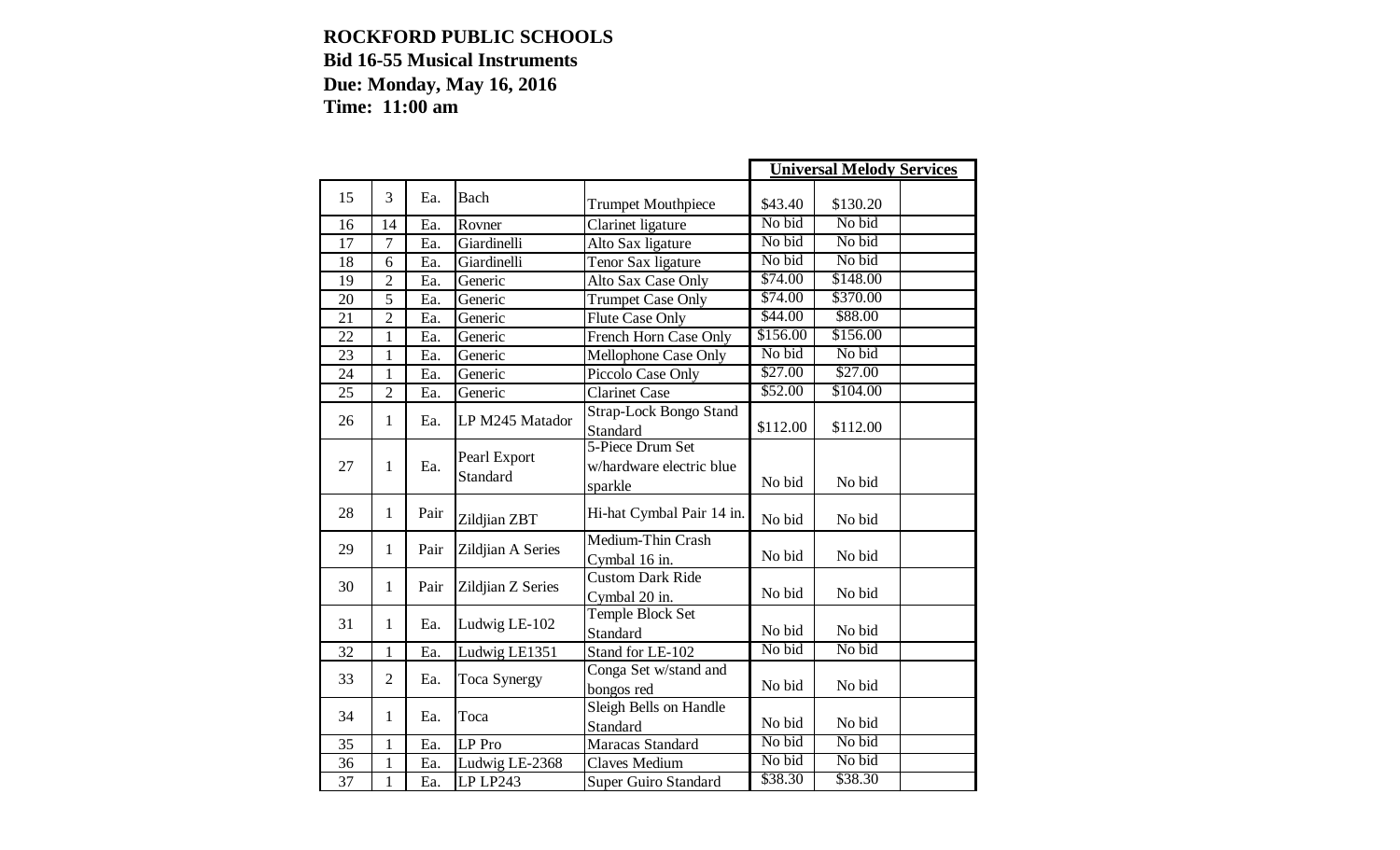|    |                |      |                                 |                                |          | <b>Universal Melody Services</b> |  |
|----|----------------|------|---------------------------------|--------------------------------|----------|----------------------------------|--|
| 38 | 1              | Ea.  | Meinl Professional              | <b>Wood Block Natural</b>      |          |                                  |  |
|    |                |      |                                 | Large                          | No bid   | No bid                           |  |
| 39 | $\mathbf{1}$   | Ea.  | LP LP206A                       | <b>Bongo Cowbell Standard</b>  | \$37.41  | \$37.41                          |  |
| 40 | $\mathbf{1}$   | Ea.  | LP LP268 Pro                    | <b>Cowbell Beater Standard</b> | \$9.51   | \$9.51                           |  |
| 41 | $\mathbf{1}$   | Ea.  | Ludwig                          | Triangle 8 in.                 | No bid   | No bid                           |  |
| 42 | 1              | Ea.  | LP 24                           | <b>Bar Wind Chimes</b>         |          |                                  |  |
|    |                |      |                                 | Standard                       | No bid   | No bid                           |  |
| 43 | 1              | Ea.  | Pearl                           | Trap Table 24" x 18"           |          |                                  |  |
|    |                |      |                                 | Standard                       | \$112.00 | \$112.00                         |  |
|    |                |      |                                 | <b>Intermediate Education</b>  |          |                                  |  |
|    |                |      |                                 | Pack; stick bag, bolero        |          |                                  |  |
| 44 | 12             | Pack | EP <sub>2</sub>                 | drum sticks, MS mallets,       |          |                                  |  |
|    |                |      |                                 | M6 bell mallets, T3            |          |                                  |  |
|    |                |      |                                 | timpanin mallets               | \$70.72  | \$141.44                         |  |
|    |                |      |                                 | <b>General Bass Drum</b>       |          |                                  |  |
| 45 | $\overline{2}$ | Pair | Vic Firth TG01                  | Mallets TG04 Roller Pair       |          |                                  |  |
|    |                |      |                                 |                                | No bid   | No bid                           |  |
| 46 | $\mathbf{1}$   | Ea.  | <b>YG-250DS70</b>               | <b>Standard Bells</b>          |          |                                  |  |
|    |                |      |                                 |                                | No bid   | No bid                           |  |
| 47 | 1              | Ea.  | Wenger<br>147G002.100           | <b>Percussion Workstation</b>  | No bid   | No bid                           |  |
| 48 | 6              | Ea.  | <b>Sound Percussion</b><br>labs | Bell Kit w/rolling cart        | No bid   | No bid                           |  |
| 49 | 13             | Ea.  | Strobel MC-80                   | 3⁄4 Cello outfit               | No bid   | No bid                           |  |
| 50 | $\overline{2}$ | Ea.  | Allora                          | Soprano Saxophone              | No bid   | No bid                           |  |
| 51 | 6              | Ea.  | Innovative<br>Percussion        | <b>Snare Drum Sticks</b>       | No bid   | No bid                           |  |